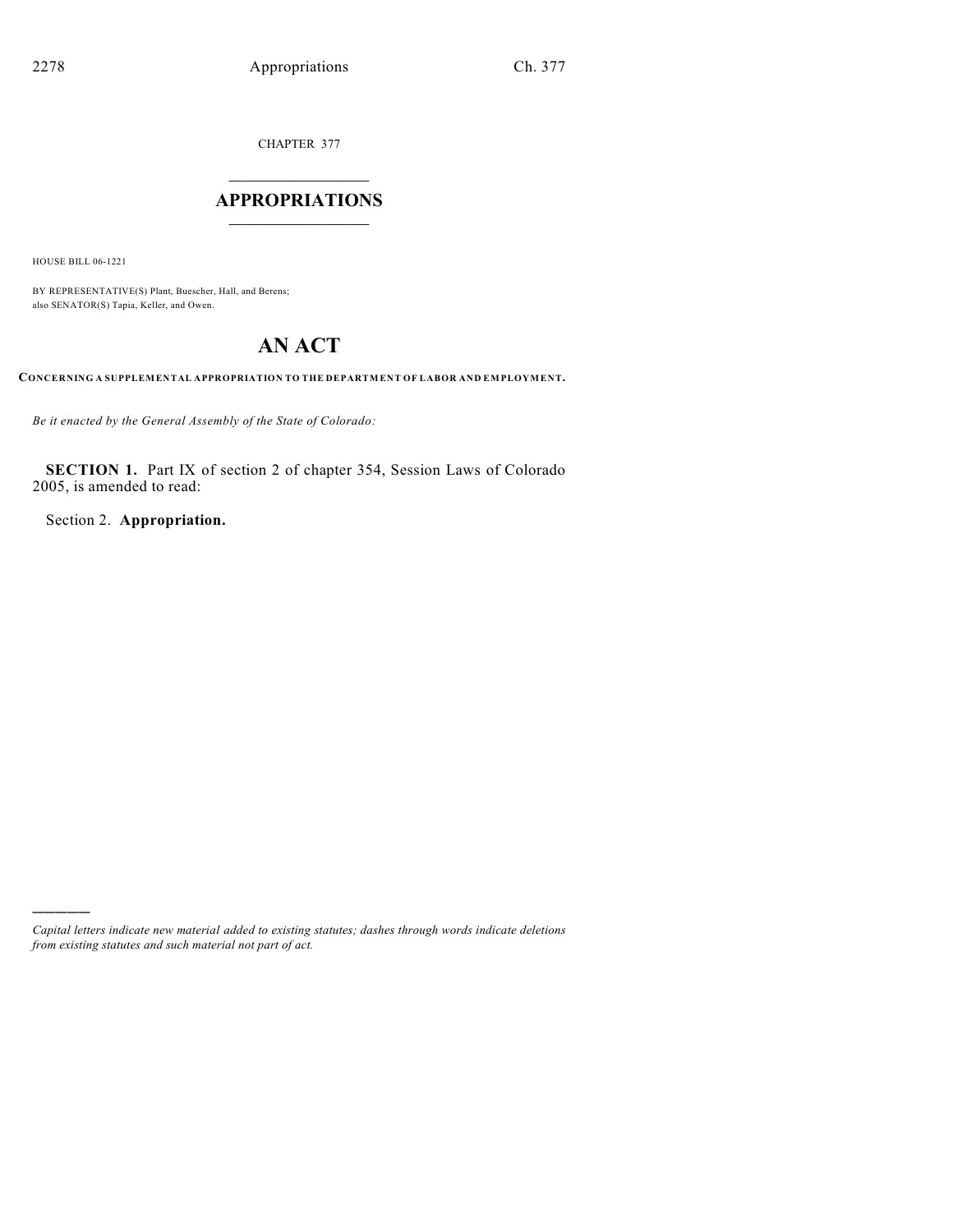|                 |              | APPROPRIATION FROM |                |              |               |                |  |  |
|-----------------|--------------|--------------------|----------------|--------------|---------------|----------------|--|--|
| ITEM &          | <b>TOTAL</b> | GENERAL            | <b>GENERAL</b> |              |               | <b>FEDERAL</b> |  |  |
|                 |              |                    |                | CASH         | CASH          |                |  |  |
| <b>SUBTOTAL</b> |              | <b>FUND</b>        | <b>FUND</b>    | <b>FUNDS</b> | <b>FUNDS</b>  | <b>FUNDS</b>   |  |  |
|                 |              |                    | <b>EXEMPT</b>  |              | <b>EXEMPT</b> |                |  |  |
|                 |              |                    |                |              |               |                |  |  |

**PART IX DEPARTMENT OF LABOR AND EMPLOYMENT**

## **(1) EXECUTIVE DIRECTOR'S OFFICE**

| <b>Personal Services</b>         | 11,545,250           |  |
|----------------------------------|----------------------|--|
|                                  | $(165.2$ FTE)        |  |
| Health, Life, and Dental         | 2,904,579            |  |
| Short-term Disability            | 97,527               |  |
| S.B. 04-257 Amortization         |                      |  |
| Equalization                     |                      |  |
| Disbursement                     | 165,862              |  |
| Salary Survey and Senior         |                      |  |
| <b>Executive Services</b>        | 1,923,092            |  |
| Shift Differential               | 25,729               |  |
| Workers' Compensation            | 596,041              |  |
|                                  | 415,838              |  |
| Operating Expenses <sup>95</sup> | <del>1,462,886</del> |  |
|                                  | 1,472,591            |  |
| Legal Services for 7,694         |                      |  |
| hours                            | 495,878              |  |
|                                  |                      |  |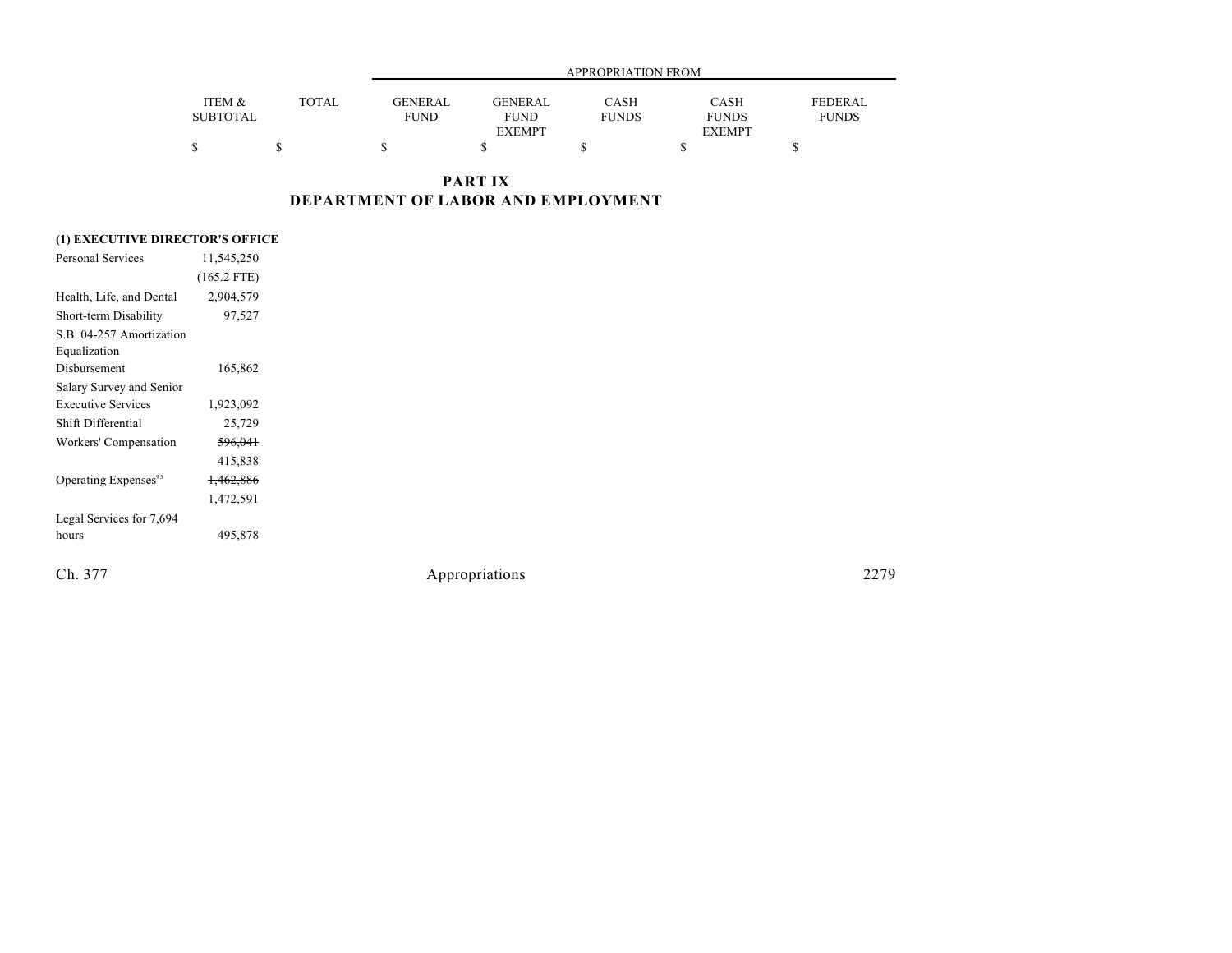| Ch. 377 |            | Appropriations |              |          |                           |           |          |
|---------|------------|----------------|--------------|----------|---------------------------|-----------|----------|
|         |            |                |              |          | <b>APPROPRIATION FROM</b> |           |          |
|         | $TTTNA$ 0. | <b>TOTAL</b>   | $C$ ENIED AT | CENTDDAT | $C$ A CII                 | $C$ A CII | EEDED AT |

|                                | ITEM &<br><b>SUBTOTAL</b> | <b>TOTAL</b> | <b>GENERAL</b><br><b>FUND</b> | <b>GENERAL</b><br><b>FUND</b><br><b>EXEMPT</b> | CASH<br><b>FUNDS</b> | CASH<br><b>FUNDS</b><br><b>EXEMPT</b> | <b>FEDERAL</b><br><b>FUNDS</b> |
|--------------------------------|---------------------------|--------------|-------------------------------|------------------------------------------------|----------------------|---------------------------------------|--------------------------------|
|                                | \$                        | \$           | \$                            | \$                                             | \$                   | \$                                    | \$                             |
| Purchase of Services           |                           |              |                               |                                                |                      |                                       |                                |
| from Computer Center           | 1,405,628                 |              |                               |                                                |                      |                                       |                                |
|                                | 1,411,811                 |              |                               |                                                |                      |                                       |                                |
| Multiuse Network               |                           |              |                               |                                                |                      |                                       |                                |
| Payments                       | 93,995                    |              |                               |                                                |                      |                                       |                                |
|                                | 112,788                   |              |                               |                                                |                      |                                       |                                |
| Payment to Risk                |                           |              |                               |                                                |                      |                                       |                                |
| Management and                 |                           |              |                               |                                                |                      |                                       |                                |
| Property Funds                 | 157,972                   |              |                               |                                                |                      |                                       |                                |
|                                | 57,252                    |              |                               |                                                |                      |                                       |                                |
| Vehicle Lease Payments         | 76,108                    |              |                               |                                                |                      |                                       |                                |
|                                | 70,255                    |              |                               |                                                |                      |                                       |                                |
| <b>Leased Space</b>            | 3,130,002                 |              |                               |                                                |                      |                                       |                                |
| Capitol Complex Leased         |                           |              |                               |                                                |                      |                                       |                                |
| Space                          | 24,412                    |              |                               |                                                |                      |                                       |                                |
|                                | 26,246                    |              |                               |                                                |                      |                                       |                                |
| <b>Communications Services</b> |                           |              |                               |                                                |                      |                                       |                                |
| Payments                       | 814                       |              |                               |                                                |                      |                                       |                                |
|                                | 771                       |              |                               |                                                |                      |                                       |                                |
| Utilities                      | 260,309                   |              |                               |                                                |                      |                                       |                                |
| <b>Information Technology</b>  |                           |              |                               |                                                |                      |                                       |                                |
| Asset Maintenance              | 819,575                   |              |                               |                                                |                      |                                       |                                |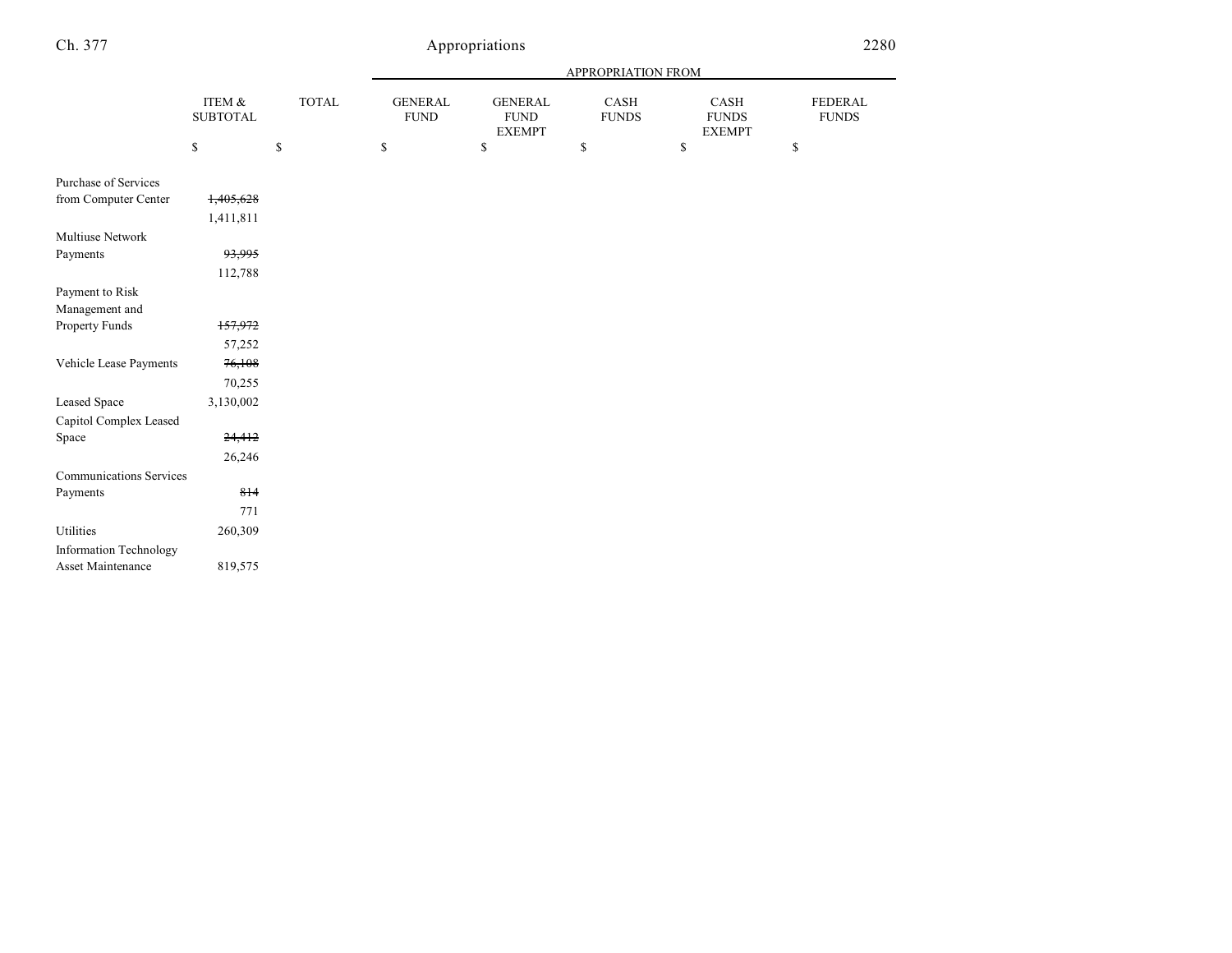Statewide Indirect Cost

| Assessment | 535.642    |                          |                        |            |
|------------|------------|--------------------------|------------------------|------------|
|            | 25,721,301 | $9.188.325$ <sup>*</sup> | <del>1.624.652</del>   | 14,908,324 |
|            | 25,470,997 | $9,370,387$ <sup>a</sup> | 1.338,426 <sup>b</sup> | 14,762,184 |

<sup>a</sup> Of this amount, it is estimated that \$4,226,368 \$4,180,545 shall be from the Workers' Compensation Cash Fund pursuant to Section 8-44-112 (7), C.R.S., \$3,167,554 \$3,133,210 shall be from the Employment Support Fund pursuant to Section 8-77-109, C.R.S., \$966,319 \$1,237,527(T) shall be from the Petroleum Storage Tank Fund pursuant to Section 8-20.5-103, C.R.S.,  $\frac{6205637}{203407}$  shall be from the Boiler Inspection Fund pursuant to Section 9-4-109 (4), C.R.S., and \$622,447 \$615,698 shall be from various cash fund sources. The AMOUNT FROM THE PETROLEUM TANK STORAGE FUND IS INDIRECT COST RECOVERIES TRANSFERRED FROM THE DIVISION OF OIL AND PUBLIC SAFETY. THE PETROLEUM TANK STORAGE FUND IS DESIGNATED AS AN ENTERPRISE PURSUANT TO SECTION 8-20.5-103 (1), C.R.S.

<sup>b</sup> Of this amount, \$644,823 \$637,646 shall be from reserves in both the Major Medical Insurance Fund pursuant to Section 8-46-202, C.R.S., and the Subsequent Injury Fund pursuant to Section 8-46-101 (1) (b) (I), C.R.S., \$443,513 \$170,387 shall be from reserves in the Petroleum Storage Tank Fund pursuant to Section 8-20.5-103, C.R.S., \$262,657 \$259,733 shall be from reserves in the Unemployment Revenue Fund pursuant to Section 8-77-106, C.R.S., \$269,375 \$266,376 shall be from various cash exempt sources, and \$4,284(T) shall be from the Department of Public Health and Environment. The AMOUNT FROM THE PETROLEUM TANK STORAGE FUND IS FOR DIRECT COSTS RELATED TO THE PETROLEUM TANK STORAGE FUND PROGRAM. THE PETROLEUM TANK STORAGE FUND IS DESIGNATED AS AN ENTERPRISE PURSUANT TO SECTION 8-20.5-103 (1), C.R.S.

### **(2) DIVISION OF EMPLOYMENT AND TRAINING**

#### **(A) Unemployment Insurance Programs**

| Program Costs | 28,660,502    | $1,230,560$ <sup>a</sup> | 27,429,942 |
|---------------|---------------|--------------------------|------------|
|               | $(440.2$ FTE) |                          |            |
|               |               |                          |            |

<sup>a</sup> This amount shall be from the Employment Support Fund pursuant to Section 8-77-109, C.R.S..

#### **(B) Unemployment Insurance Fraud Program<sup>96</sup>**

| Program Costs <sup>97</sup> | 1,376,178  |                | 688.089 <sup>a</sup> | 688.089 <sup>b</sup> |      |
|-----------------------------|------------|----------------|----------------------|----------------------|------|
|                             | (26.0 FTE) |                |                      |                      |      |
|                             |            |                |                      |                      |      |
| Ch. 377                     |            | Appropriations |                      |                      | 2281 |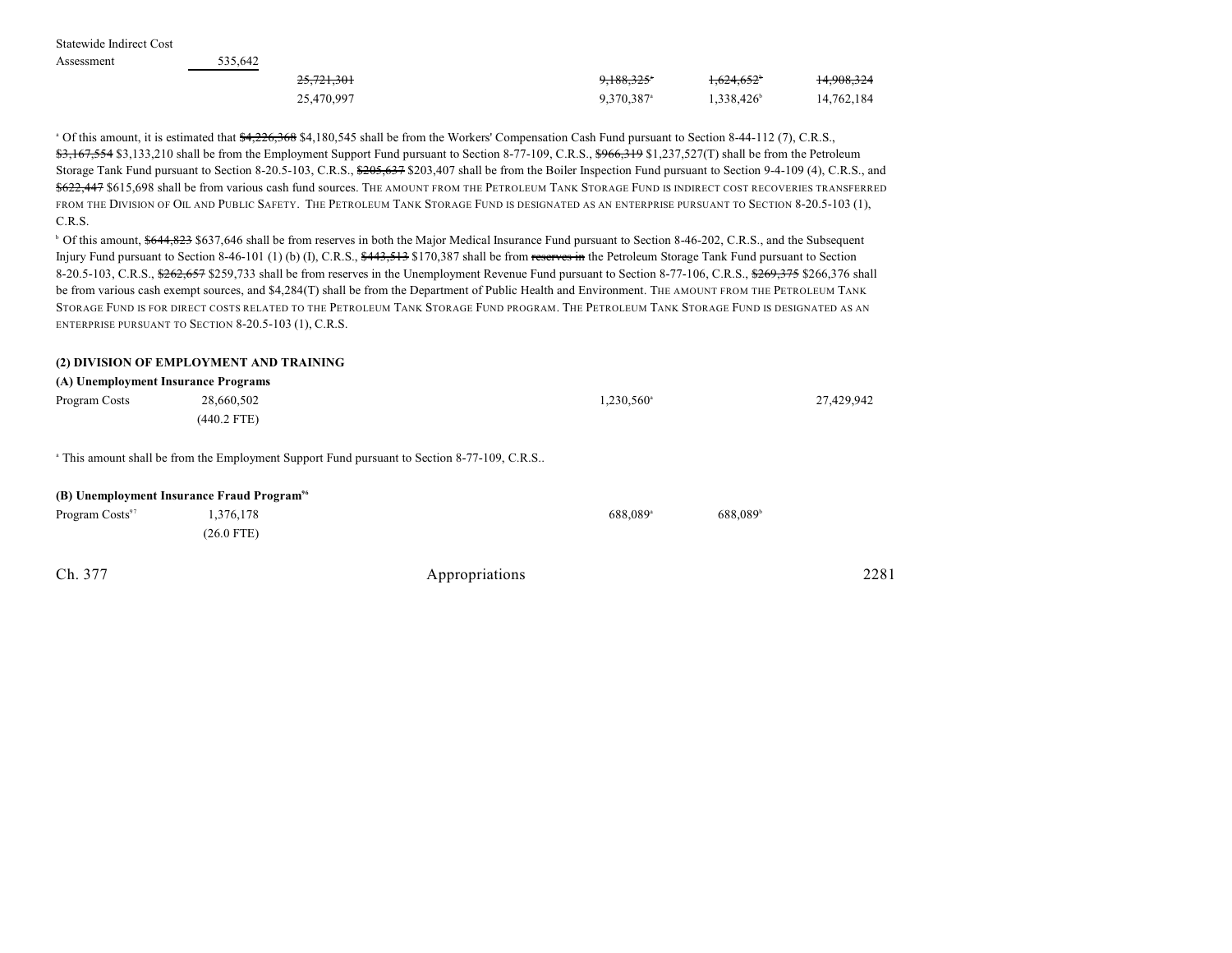|                 |              |                | APPROPRIATION FROM |              |               |              |  |  |  |
|-----------------|--------------|----------------|--------------------|--------------|---------------|--------------|--|--|--|
|                 |              |                |                    |              |               |              |  |  |  |
| ITEM &          | <b>TOTAL</b> | <b>GENERAL</b> | <b>GENERAL</b>     | <b>CASH</b>  | <b>CASH</b>   | FEDERAL      |  |  |  |
| <b>SUBTOTAL</b> |              | <b>FUND</b>    | <b>FUND</b>        | <b>FUNDS</b> | <b>FUNDS</b>  | <b>FUNDS</b> |  |  |  |
|                 |              |                | <b>EXEMPT</b>      |              | <b>EXEMPT</b> |              |  |  |  |
|                 |              |                |                    |              |               |              |  |  |  |

<sup>a</sup> This amount shall be from the Unemployment Revenue Fund pursuant to Section 8-77-106, C.R.S.

<sup>b</sup> This amount shall be from reserves in the Unemployment Revenue Fund pursuant to Section 8-77-106, C.R.S.

| (C) Employment and Training Programs |            |                        |                          |              |
|--------------------------------------|------------|------------------------|--------------------------|--------------|
| <b>State Operations</b>              | 12,819,672 | 5,623,600 <sup>a</sup> | $35,817(T)$ <sup>b</sup> | 7,160,255    |
|                                      |            | $(66.0$ FTE)           | $(0.7$ FTE)              | $(90.8$ FTE) |
| One-Stop County                      |            |                        |                          |              |
| Contracts                            | 8,589,389  |                        |                          | 8,589,389    |
|                                      |            |                        |                          | $(24.3$ FTE) |
| Trade Adjustment Act                 |            |                        |                          |              |
| Assistance                           | 2,506,108  |                        |                          | 2,506,108    |
| Workforce Investment                 |            |                        |                          |              |
| Act                                  | 39,513,712 |                        |                          | 39,513,712   |
|                                      |            |                        |                          | $(59.0$ FTE) |
|                                      | 63,428,881 |                        |                          |              |

<sup>a</sup> Of this amount, \$5,502,713 shall be from the Employment Support Fund pursuant to Section 8-77-109, C.R.S., and \$120,887 shall be from the Displaced Homemakers Fund pursuant to Section 8-15.5-108, C.R.S.

<sup>b</sup> This amount shall be from contracts with other government agencies.

### **(D) Labor Market Information**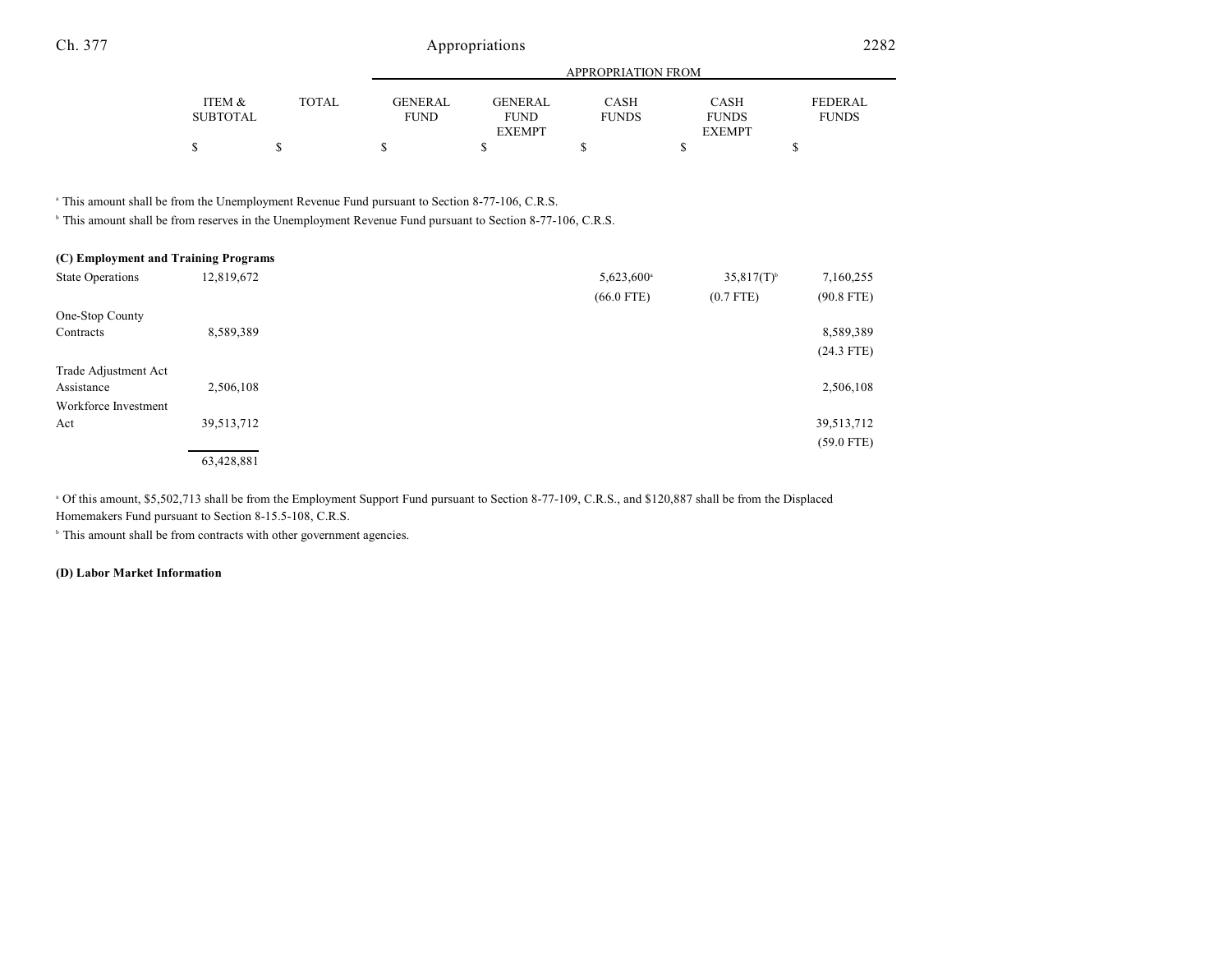| 2,405,278                                                        | $11,626$ <sup>a</sup> | 2,393,652                                                                                               |
|------------------------------------------------------------------|-----------------------|---------------------------------------------------------------------------------------------------------|
|                                                                  |                       | $(36.2$ FTE)                                                                                            |
| <sup>a</sup> This amount shall be from the sale of publications. |                       |                                                                                                         |
| 95,870,839                                                       |                       |                                                                                                         |
| (3) DIVISION OF LABOR <sup>97a</sup>                             |                       |                                                                                                         |
| 835,444                                                          | 835,444 <sup>a</sup>  |                                                                                                         |
|                                                                  | $(12.0$ FTE)          |                                                                                                         |
|                                                                  |                       |                                                                                                         |
|                                                                  |                       | <sup>a</sup> This amount shall be from the Employment Support Fund pursuant to Section 8-77-109, C.R.S. |

| (4) DIVISION OF OIL AND PUBLIC SAFETY |              |           |                     |                        |         |
|---------------------------------------|--------------|-----------|---------------------|------------------------|---------|
| Personal Services                     | 3,603,759    |           |                     |                        |         |
|                                       | $(53.3$ FTE) |           |                     |                        |         |
| <b>Operating Expenses</b>             | 316,655      |           |                     |                        |         |
| <b>INDIRECT COST</b>                  |              |           |                     |                        |         |
| <b>ASSESSMENT</b>                     | 1,237,527    |           |                     |                        |         |
|                                       |              | 3,920,414 | $3,064,166^{\circ}$ | 304,861                | 551,387 |
|                                       |              | 5,157,941 |                     | 1,542,388 <sup>b</sup> |         |

 Of this amount, \$1,881,328 shall be from the Petroleum Storage Tank Fund pursuant to Section 8-20.5-103, C.R.S., \$810,749 shall be from the Boiler Inspection <sup>a</sup> Fund pursuant to Section 9-4-109 (4), C.R.S., \$228,266 shall be from the Public Safety Inspection Fund pursuant to Section 8-1-151, C.R.S., and \$143,823 shall be from the Liquified Petroleum Gas Inspection Fund pursuant to Section 8-20-206.5 (1) (e) (I), C.R.S.

<sup>b</sup> Of this amount, \$285,345 \$1,522,872 shall be from reserves in the Petroleum Storage Tank Fund pursuant to Section 8-20.5-103, C.R.S., and \$19,516(T) shall be from the Department of Public Health and Environment.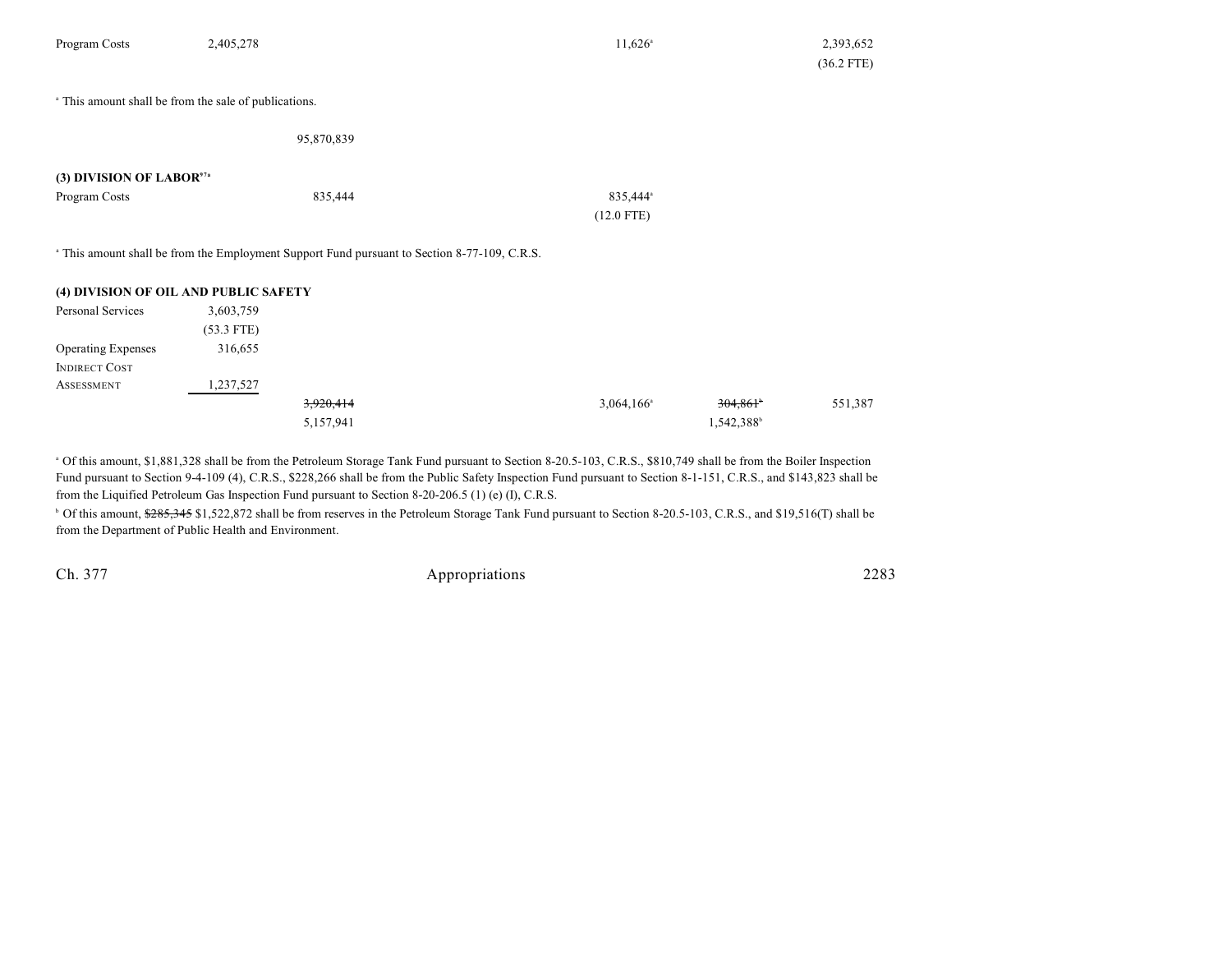| Ch. 377 |        | Appropriations |          |          |                    |                       |                 |  |
|---------|--------|----------------|----------|----------|--------------------|-----------------------|-----------------|--|
|         |        |                |          |          | APPROPRIATION FROM |                       |                 |  |
|         | ITEM & | <b>TOTAL</b>   | CENED AT | CENED AT | $C$ A CLI          | $\alpha$ and $\alpha$ | <b>EEDED AT</b> |  |

|                 |              |                | APPROPRIATION FROM |              |               |                |  |  |  |
|-----------------|--------------|----------------|--------------------|--------------|---------------|----------------|--|--|--|
|                 |              |                | <b>GENERAL</b>     |              |               |                |  |  |  |
| ITEM &          | <b>TOTAL</b> | <b>GENERAL</b> |                    | <b>CASH</b>  | CASH          | <b>FEDERAL</b> |  |  |  |
| <b>SUBTOTAL</b> |              | <b>FUND</b>    | <b>FUND</b>        | <b>FUNDS</b> | <b>FUNDS</b>  | <b>FUNDS</b>   |  |  |  |
|                 |              |                | <b>EXEMPT</b>      |              | <b>EXEMPT</b> |                |  |  |  |
|                 |              |                |                    |              |               |                |  |  |  |

### **(5) DIVISION OF WORKERS' COMPENSATION**

| (A) Workers' Compensation |               |
|---------------------------|---------------|
| <b>Personal Services</b>  | 6,100,544     |
|                           | $(106.3$ FTE) |
| <b>Operating Expenses</b> | 608,735       |
| Administrative Law        |               |
| Judge Services            | 2,226,114     |
|                           | 2,206,972     |
| Physicians Accreditation  | 165,834       |
| <b>Utilization Review</b> | 76,000        |
| Immediate Payment         | 10,000        |
|                           | 9,187,227     |
|                           | 9,168,085     |

<sup>a</sup> Of this amount, \$7,978,048 \$7,958,906 shall be from the Workers' Compensation Cash Fund pursuant to Section 8-44-112 (7), C.R.S., \$239,520 shall be from the Workers' Compensation Self-Insurance Fund pursuant to Section 8-44-202, C.R.S., \$165,834 shall be from the Physicians Accreditation Program Cash Fund pursuant to Section 8-42-101 (3.6) (l), C.R.S., \$188,091 shall be from the Cost Containment Fund pursuant to Section 8-14.5-108, C.R.S., and \$64,500 shall be from the Utilization Review Cash Fund pursuant to Section 8-43-501 (2) (a), C.R.S. Of this amount, \$230,334 is shown for the purposes of complying with the limitation on state fiscal year spending imposed by Article X, Section 20 of the State Constitution. Such moneys are included for informational purposes as they are continuously appropriated by Sections 8-42-101 (3.6) (l) and 8-43-501 (2) (a), C.R.S.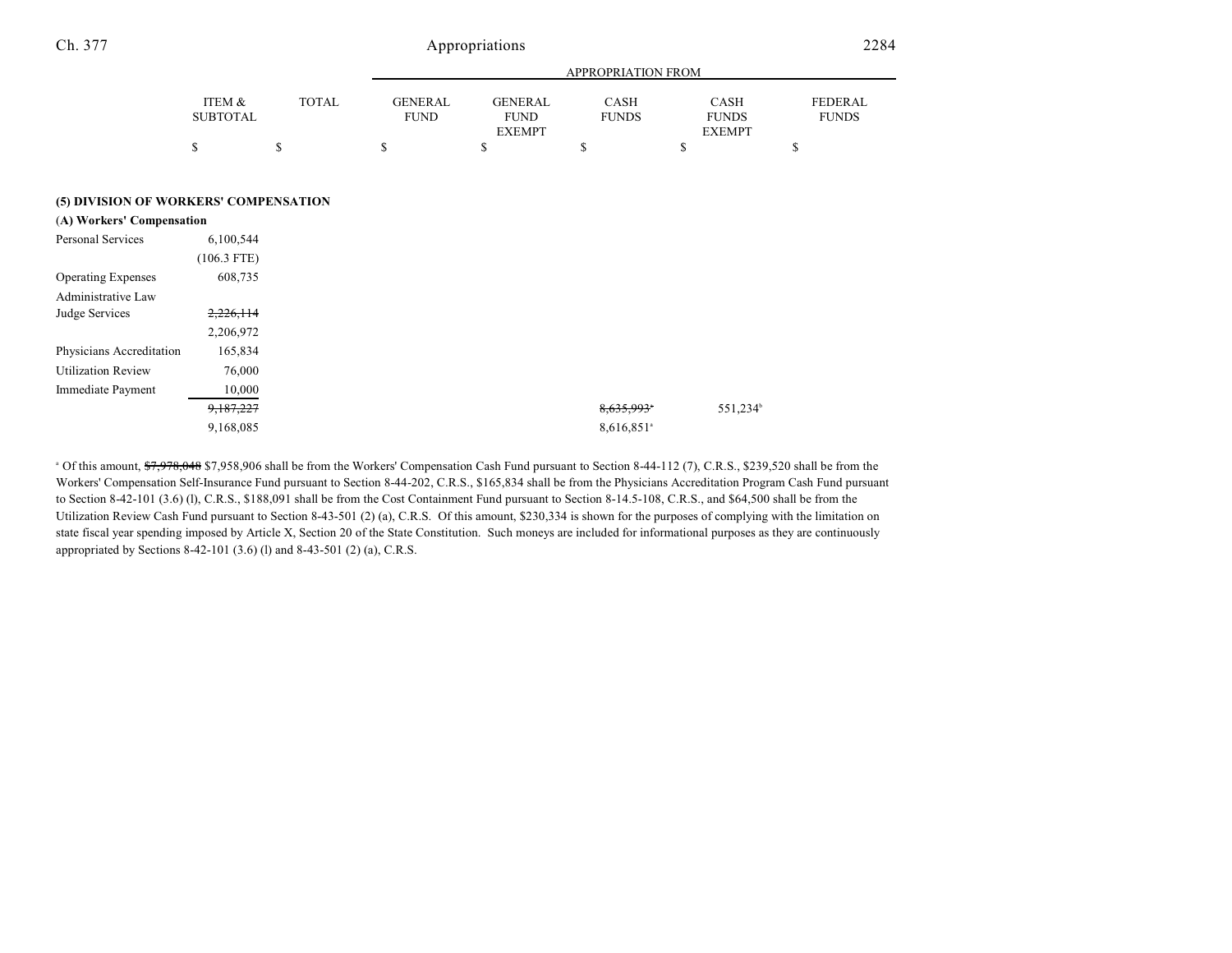<sup>b</sup> Of this amount, \$430,530 shall be from reserves in the Workers' Compensation Cash Fund pursuant to Section 8-44-112 (7), C.R.S., \$95,704 shall be from reserves in the Cost Containment Fund pursuant to Section 8-14.5-108, C.R.S., \$11,500 shall be from reserves in the Utilization Review Cash Fund pursuant to Section 8-43-501 (2) (a), C.R.S., \$10,000 shall be reserves from the Immediate Payment Fund pursuant to Section 8-44-206 (3) (b) (I), C.R.S., and \$3,500 shall be from reserves in the Workers' Compensation Self-Insurance Fund pursuant to Section 8-44-202, C.R.S. Of this amount, \$11,500 is shown for purposes of complying with the limitation on state fiscal year spending imposed by Article X, Section 20 of the State Constitution. Such moneys are included for informational purposes as they are continuously appropriated by Section 8-43-501 (2) (a), C.R.S.

### **(B) Major Medical Insurance and Subsequent Injury Funds**

| <b>Personal Services</b>  | 1,350,993  | 1,350,993 <sup>a</sup>   |
|---------------------------|------------|--------------------------|
|                           |            | $(22.0$ FTE)             |
| <b>Operating Expenses</b> | 123,422    | 123,422 <sup>a</sup>     |
| Major Medical Benefits    | 6,000,000  | $6,000,000^{\circ}$      |
| Major Medical Legal       |            |                          |
| Services for 426 hours    | 27,456     | $27,456^{\circ}$         |
| Subsequent Injury         |            |                          |
| <b>Benefits</b>           | 5,200,000  | $5,200,000$ <sup>c</sup> |
| Subsequent Injury Legal   |            |                          |
| Services for 1,000 hours  | 64,450     | 64,450°                  |
| <b>Medical Disaster</b>   | 15,000     | $15,000^{\circ}$         |
|                           | 12.781.321 |                          |

 $^{\circ}$  Of these amounts, \$1,179,532 shall be from reserves in the Major Medical Insurance Fund pursuant to Section 8-46-202, C.R.S., and \$294,883 shall be from reserves in the Subsequent Injury Fund pursuant to Section 8-46-101 (1) (b) (I), C.R.S.

<sup>b</sup> These amounts shall be from reserves in the Major Medical Insurance Fund created in Section 8-46-202, C.R.S. These amounts are included for informational purposes as they are continuously appropriated by Section 8-46-202 (2), C.R.S.

 $\degree$  These amounts shall be from reserves in the Subsequent Injury Fund created in Section 8-46-101 (1) (b) (I). These amounts are included for informational purposes as they are continuously appropriated by Section 8-46-101 (1) (b), C.R.S.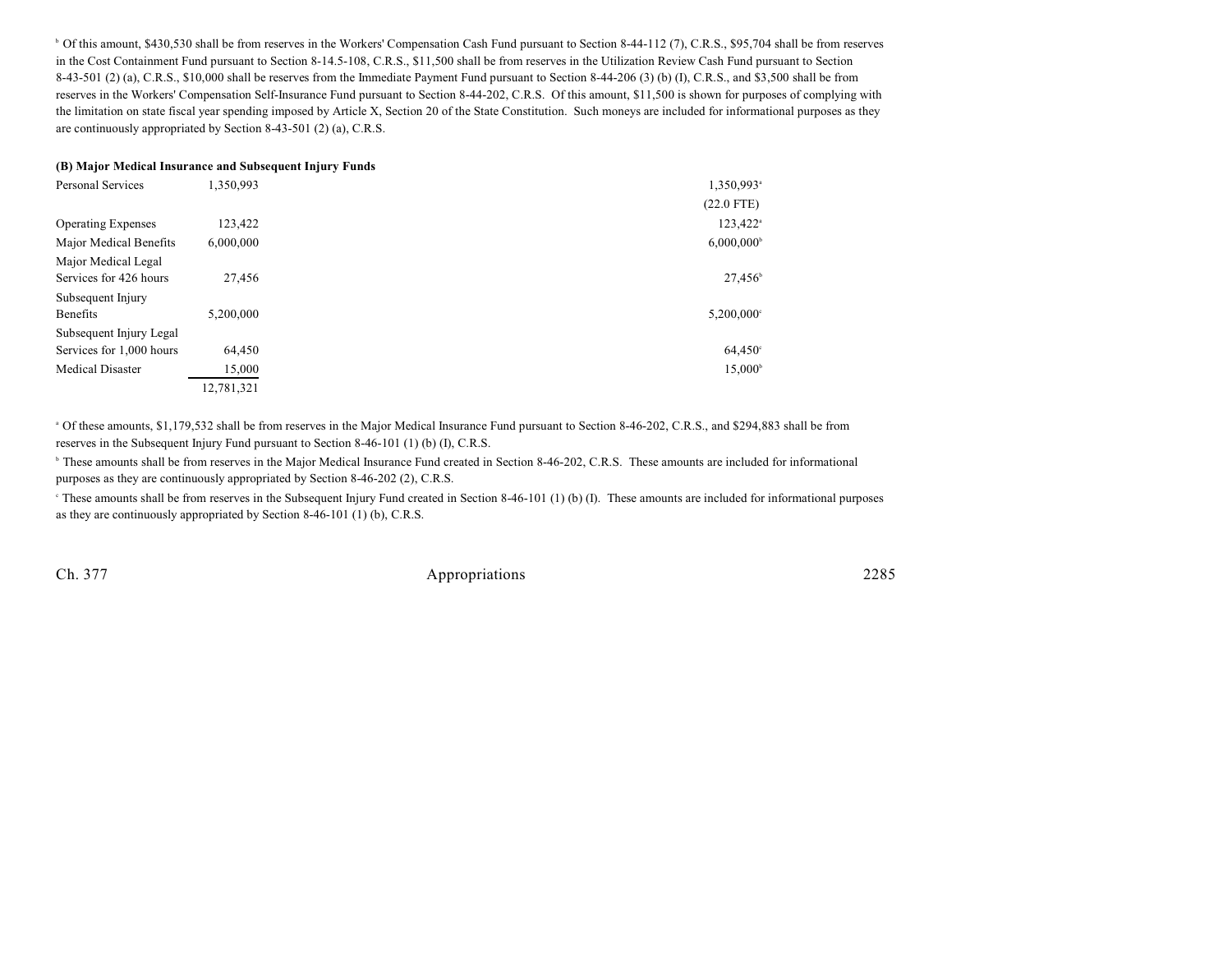| Ch. 377                           | Appropriations            |               |                               |                                                |                             |                                              | 2286                           |  |
|-----------------------------------|---------------------------|---------------|-------------------------------|------------------------------------------------|-----------------------------|----------------------------------------------|--------------------------------|--|
|                                   |                           |               | APPROPRIATION FROM            |                                                |                             |                                              |                                |  |
|                                   | ITEM &<br><b>SUBTOTAL</b> | <b>TOTAL</b>  | <b>GENERAL</b><br><b>FUND</b> | <b>GENERAL</b><br><b>FUND</b><br><b>EXEMPT</b> | <b>CASH</b><br><b>FUNDS</b> | <b>CASH</b><br><b>FUNDS</b><br><b>EXEMPT</b> | <b>FEDERAL</b><br><b>FUNDS</b> |  |
|                                   | \$                        | \$            | ъ                             | ъ                                              | S                           | У                                            | \$                             |  |
|                                   |                           | 21,968,548    |                               |                                                |                             |                                              |                                |  |
|                                   |                           | 21,949,406    |                               |                                                |                             |                                              |                                |  |
| TOTALS PART IX                    |                           |               |                               |                                                |                             |                                              |                                |  |
| (LABOR AND                        |                           |               |                               |                                                |                             |                                              |                                |  |
| <b>EMPLOYMENT</b> <sup>4, 5</sup> |                           | \$148,316,546 |                               |                                                | \$29,277,803                | \$15,985,974                                 | \$103,052,769                  |  |
|                                   |                           | \$149,284,627 |                               |                                                | \$29,440,723 <sup>a</sup>   | $$16,937,275$ <sup>a</sup>                   | \$102,906,629                  |  |

 $^{\circ}$  Of this amount, THESE AMOUNTS,  $$59,617$  \$1,297,144 contains a (T) notation.

**FOOTNOTES** -- The following statements are referenced to the numbered footnotes throughout section 2.

- 4 (Governor lined through this provision. See L. 2005, p. 2286.)
- 5 All Departments, Totals -- The General Assembly requests that copies of all reports requested in other footnotes contained in this act be delivered to the Joint Budget Committee and the majority and minority leadership in each house of the General Assembly. Each principal department of the state is requested to produce its rules in an electronic format that is suitable for public access through electronic means. Such rules in such format should be submitted to the Office of Legislative Legal Services for publishing on the Internet. It is the intent of the General Assembly that this be done within existing resources.

95 (Governor lined through this provision. See L. 2005, p. 2310.)

96 (Governor lined through this provision. See L. 2005, p. 2310.)